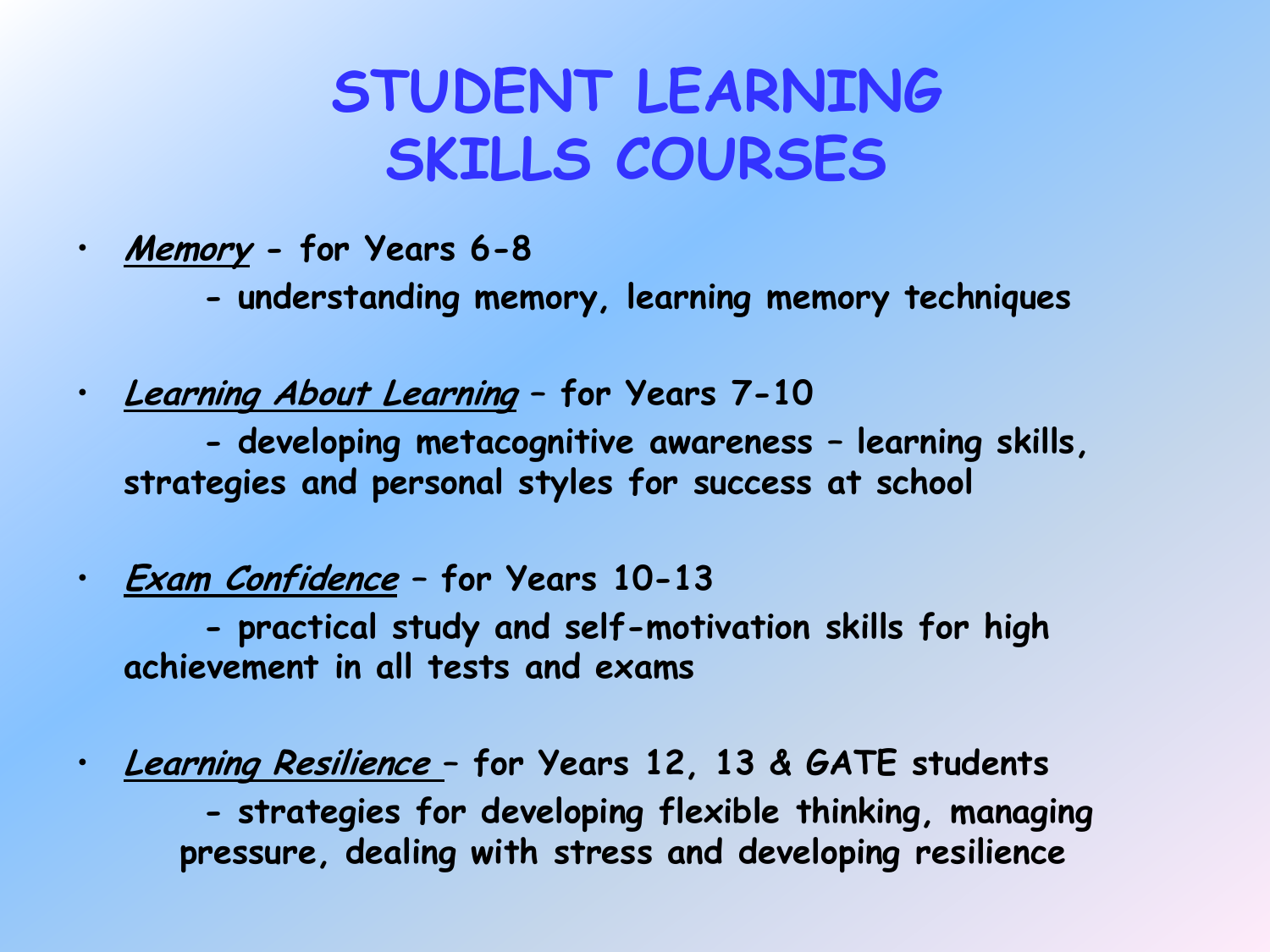#### **Ellen Winner on 'giftedness'**

- **1) Precocity** they take the first steps in the mastery of some domain at an earlier than average age and they make more rapid progress than do ordinary children
- **2) An insistence on marching to their own drummer** they learn in a qualitatively different way, they need minimum help in order to master their domain, and much of the time they teach themselves
- **3) A rage to master** they are intrinsically motivated to make sense of the domain in which they show precocity, they exhibit an intense and obsessive interest and an ability to focus sharply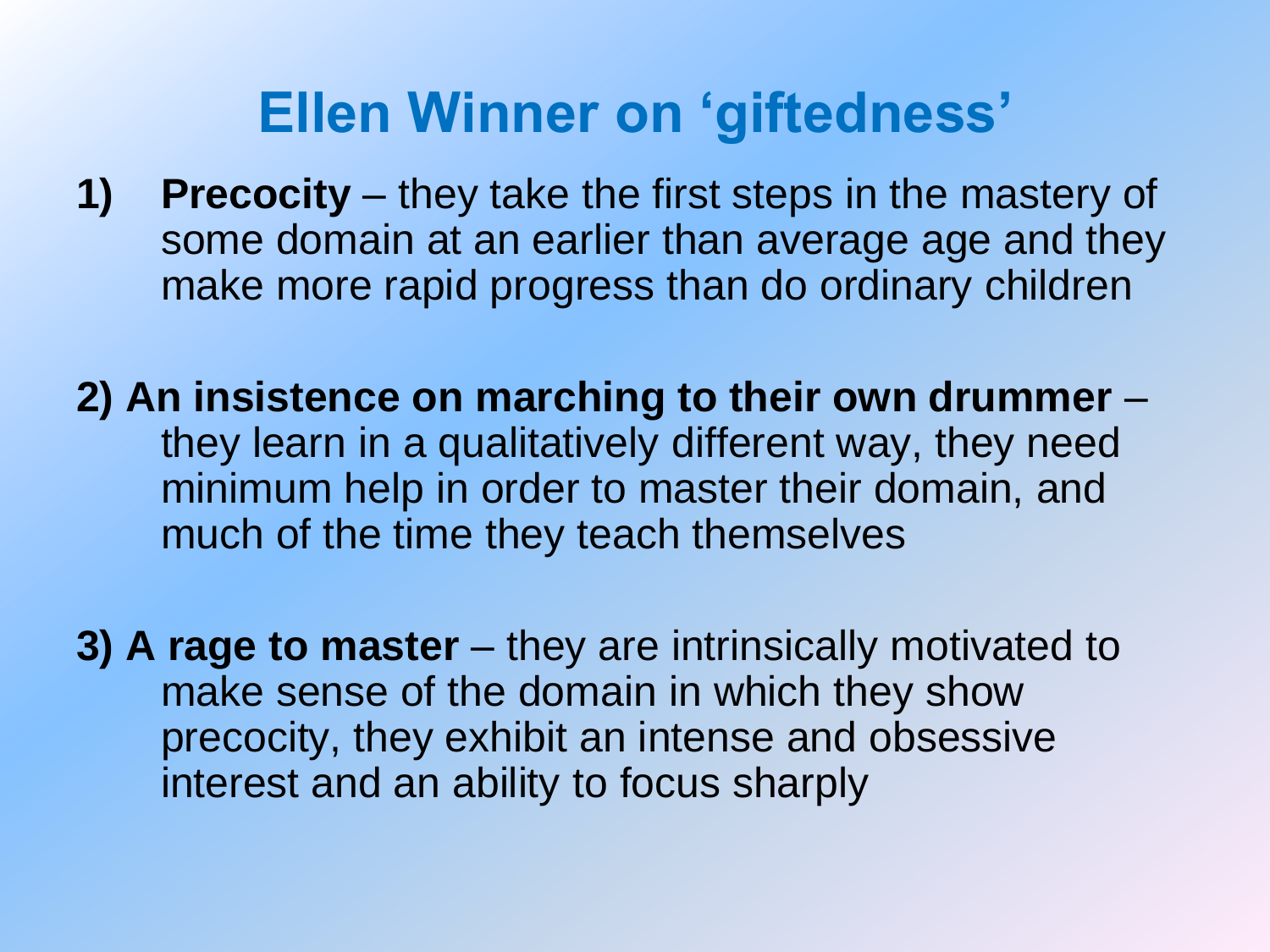### **Gifted Children:**

- Mozart composed four sonatas and a symphony by the time he was 8
- Alfred Tennyson composed a 6000 line epic poem at 12
- Picasso had his first exhibition at 16
- Jim Henson created the Muppets at 15
- Stan Lee (the creator of Siderman) published his first comic book at 17
- Charlotte Church signed her first record deal at 11
- Stevie Wonder released his first two record albums at 12
- Tupac Shakur started composing when he was 15
- Wade Robson was choreographing Britney Spears' stage shows at 16
- Nikki Reed at 13, co-wrote the screenplay of the movie "Thirteen"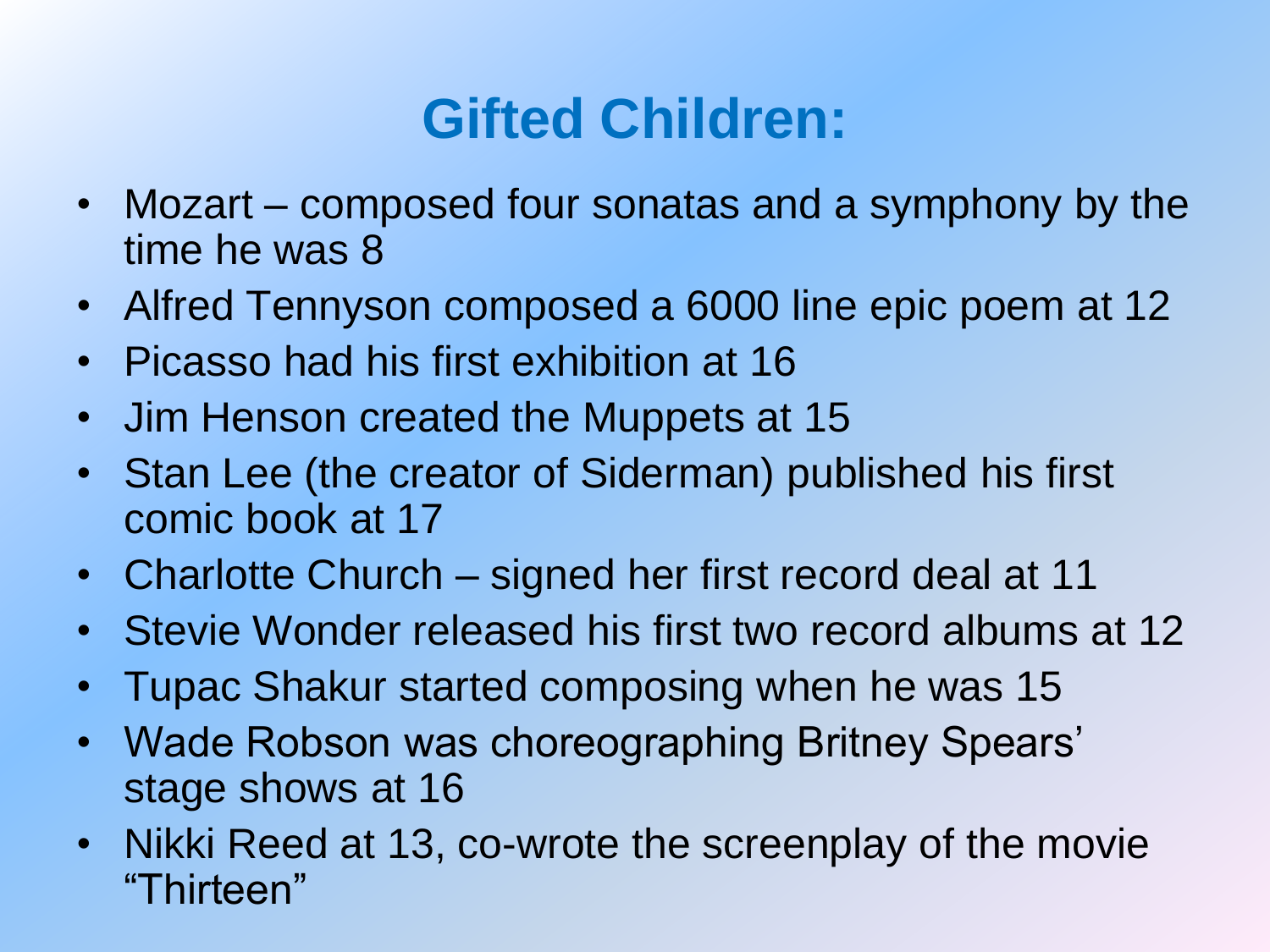### **What 'high achieving' students think……**

| Advantages                 | <b>Disadvantages</b>          |
|----------------------------|-------------------------------|
| learning is easier         | people treat you differently  |
| enjoy school more          | hard to find friends          |
| understand things easier   | gets you mocked               |
| get privileges             | get bullied                   |
| get better qualifications  | don't fit in                  |
| get better career          | get bored in class            |
| better grades              | always higher expectations    |
| more respect from teachers | get teased                    |
| solve problems faster      | "geek" stereotype             |
| able to help others        | feel isolated                 |
| higher self esteem         | hide your abilities to fit in |
| more choices in life       | lots of pressure              |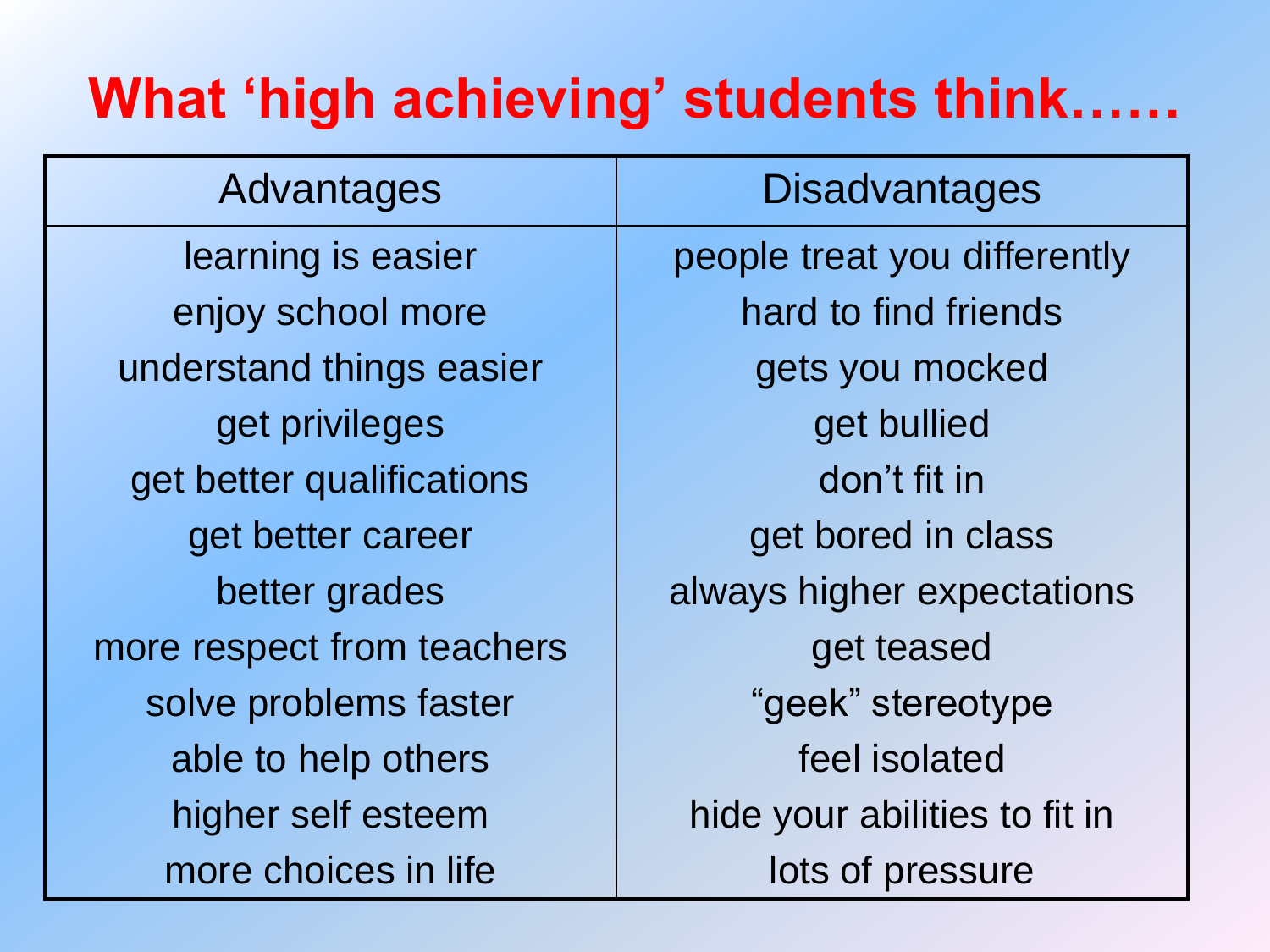

#### **Success** = **Capability** + **Effort** + **Resilience**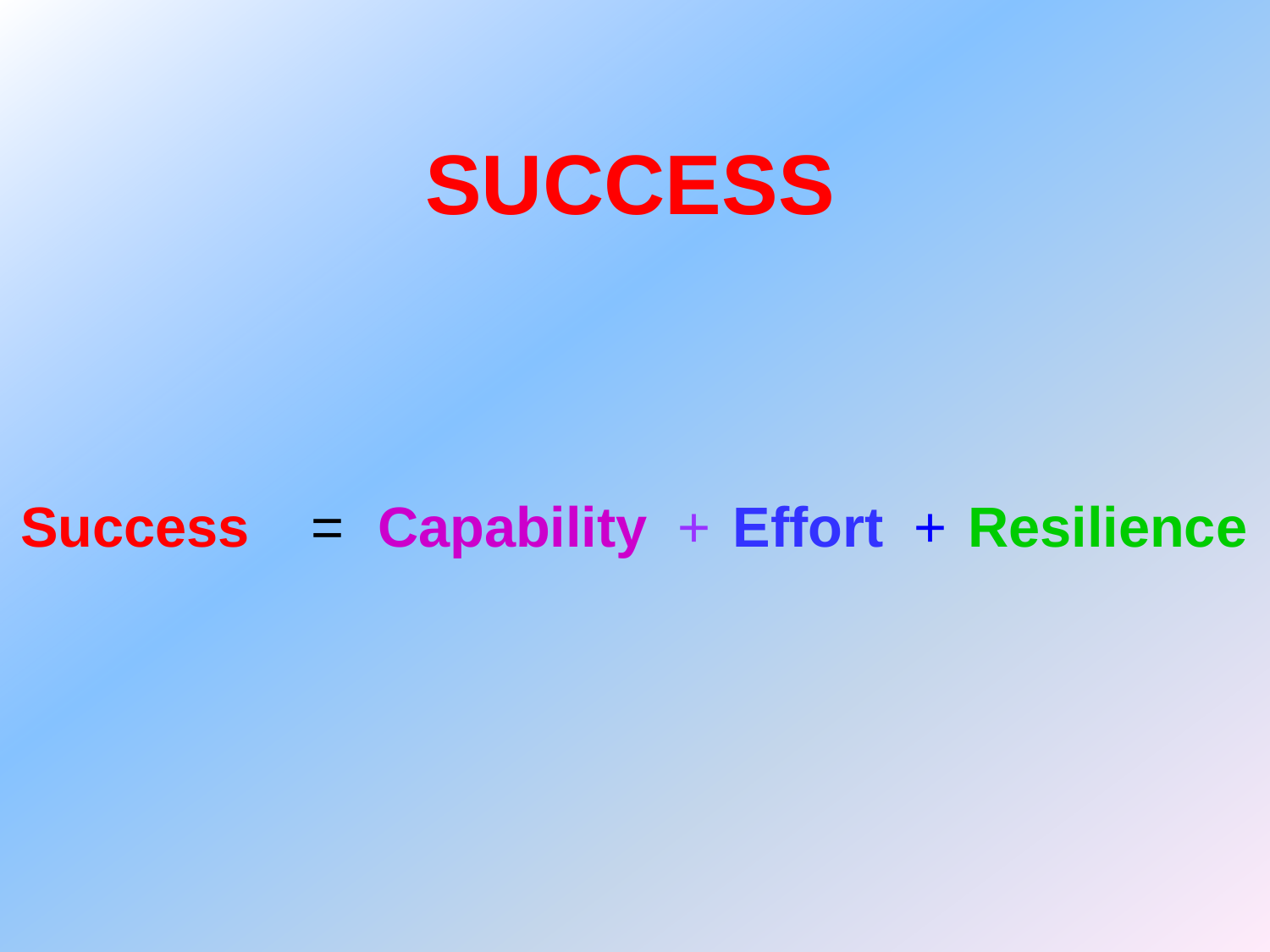### **Praise**

#### **…for effort**

- **"you are so hard working, persistent, determined.…"**
- links approval to an attribute of the child over which they have control they can grow, develop and improve
- assessment becomes a measure of progress, an opportunity to learn

#### **…for ability**

- **"you are so smart, talented, intelligent…."**
- links approval to an attribute of the child over which they have no control - they can't grow, develop or improve
- assessment becomes a critical judgement, an opportunity to fail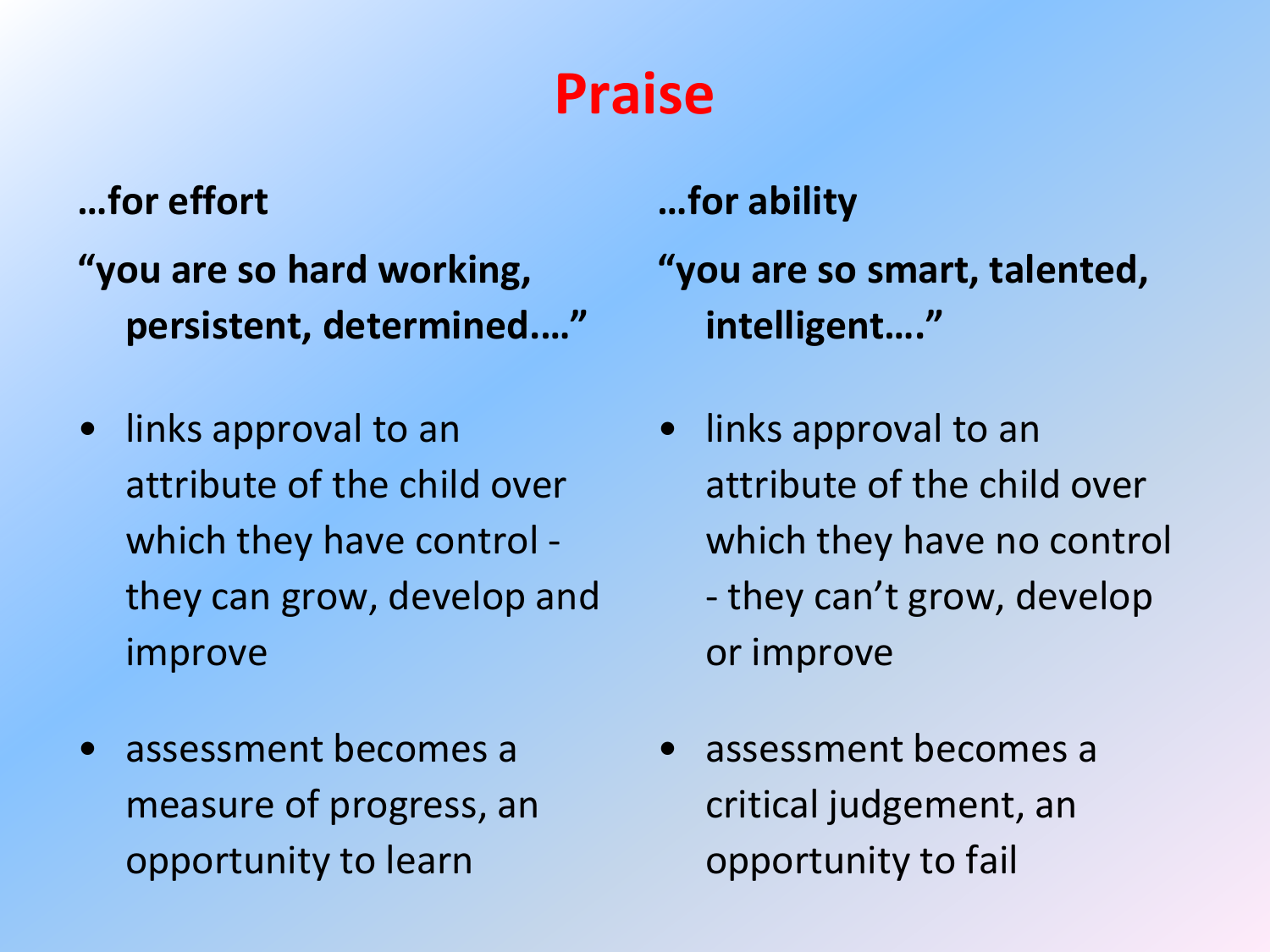### **Developing Resilient Learners**

- **• Focus any praise for achievement on observed effort rather than ability**
- **• Help them to focus on the processes of learning – the strategies they are using – as the best source of improvement – building metacognitive awareness**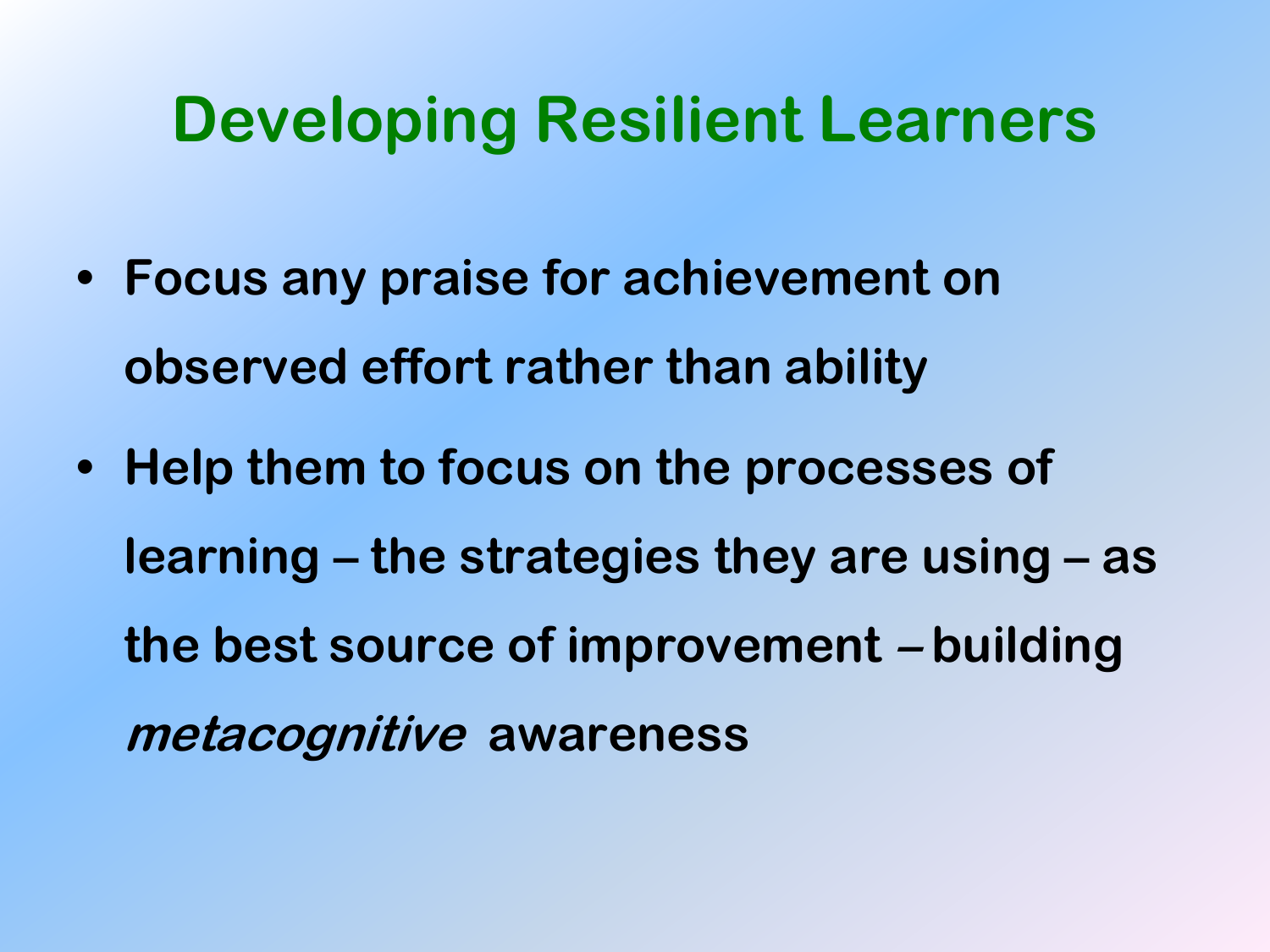**Help them to learn from their mistakes - to fail well**

The most significant difference between the high achievers and the underachievers was that all the high achievers had learned how to fail well

- whereas all the underachievers were

failing badly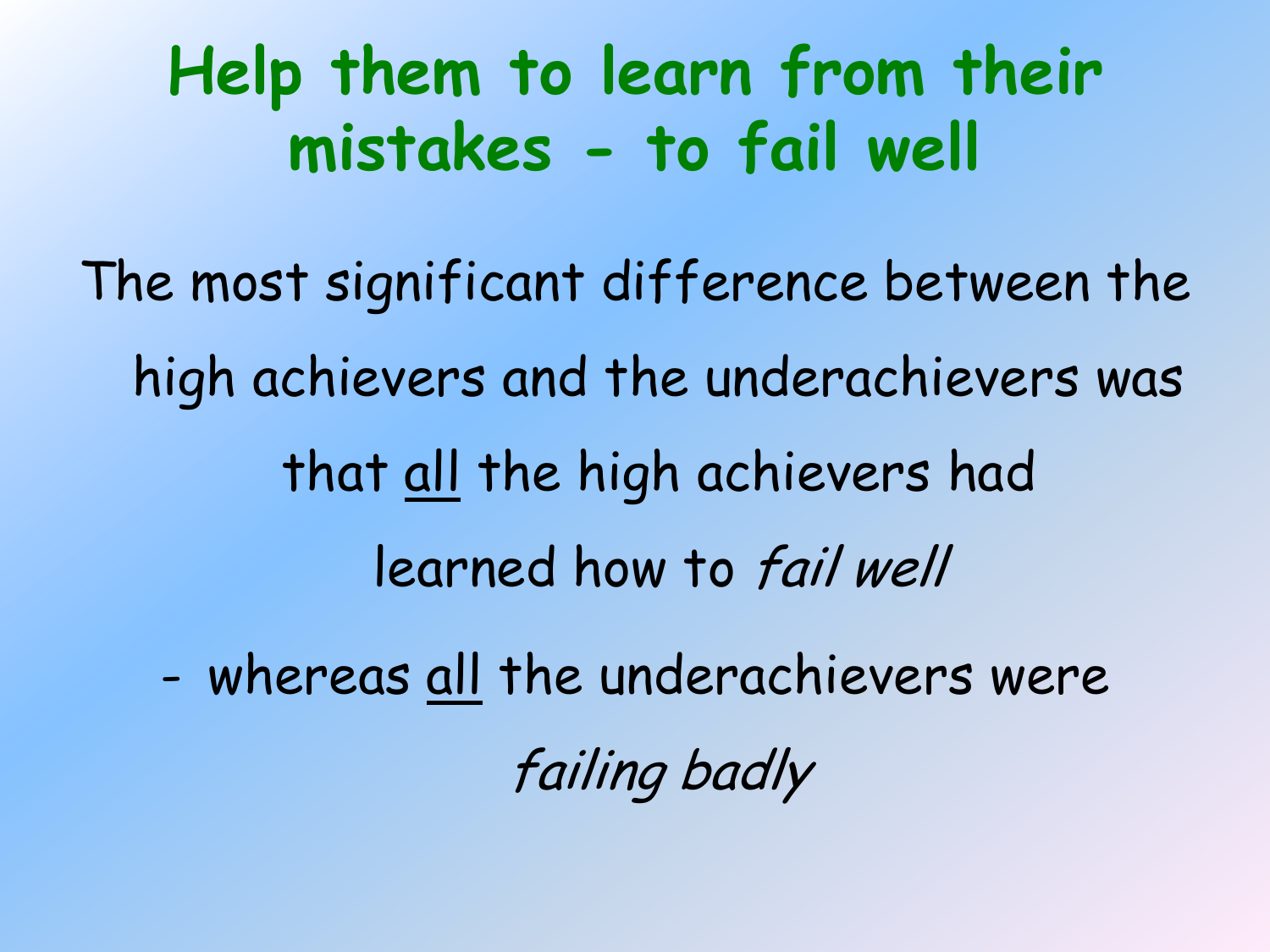## **Reactions to Failure**

#### *Failing Well*

- Acknowledging your failures
	- taking responsibility for your own actions
	- working out what you did wrong
	- making changes, and
	- having another go

#### *Failing Badly*

- Blaming the school or the 'system'
- Blaming other people
- Pretending you never get or do anything wrong
- Adding drama to failures to avoid dealing with them
- Avoiding any activity that could possibly result in failure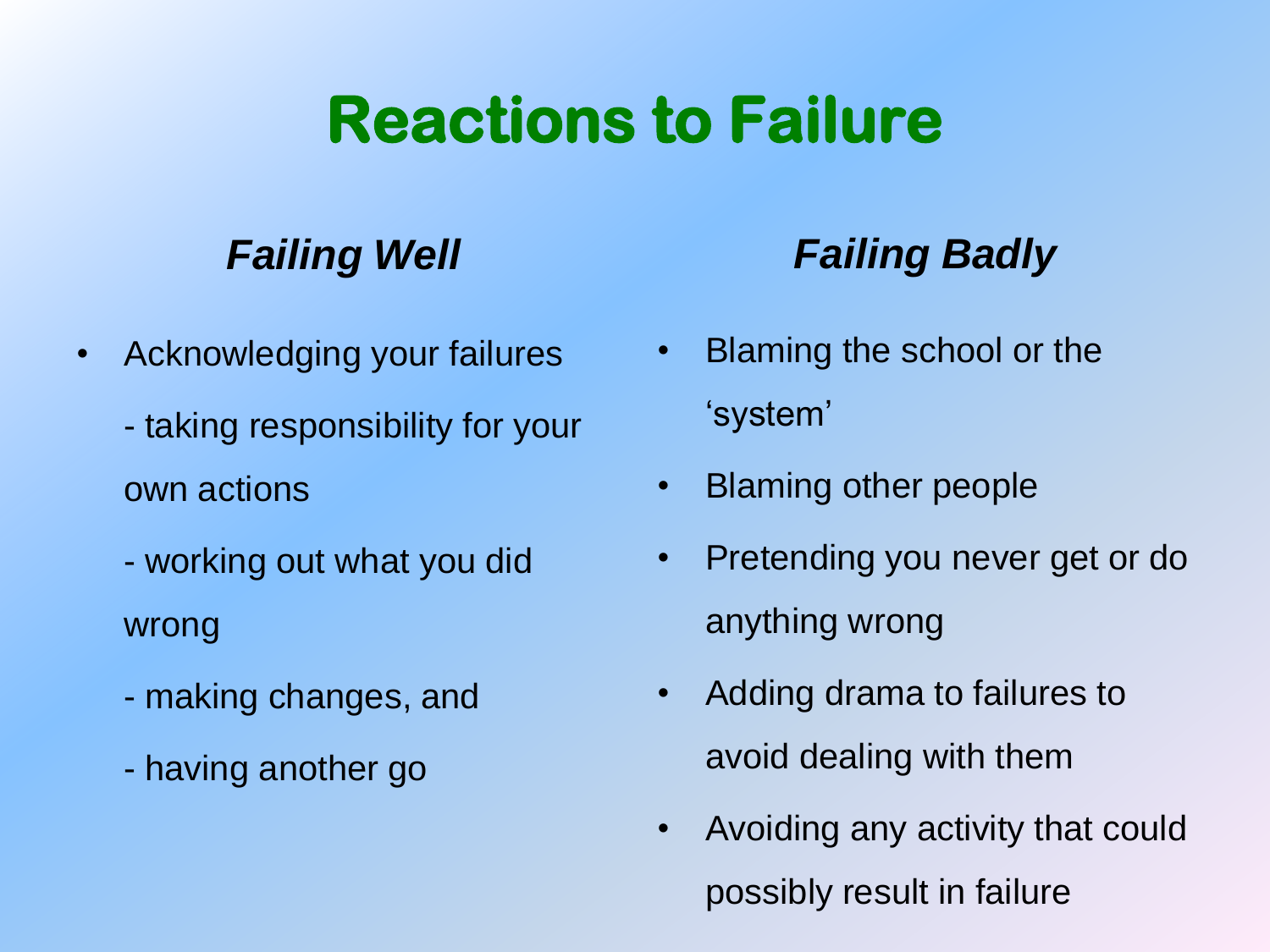### **Growing Resilient High Achieving Children**

- 1) Tell them your failure stories
- 2) Use role models and biographies to show them that failure, resilience and perseverance are the keystones to success
- 3) Encourage them to take on new challenges and use failure as feedback
- 4) Help them to notice their own strategies for recovery from failure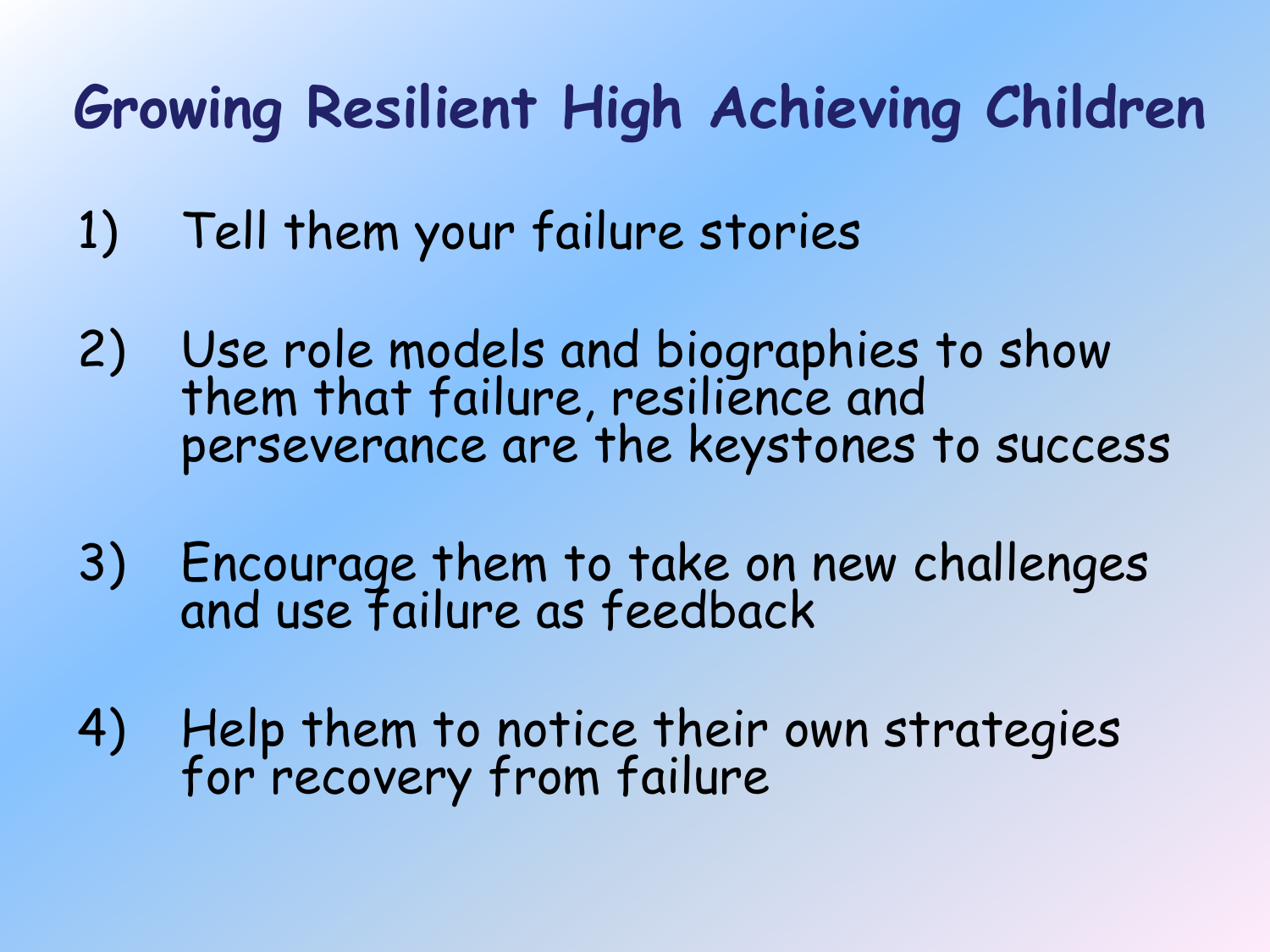**[Matapihi Kindergarten](https://picasaweb.google.com/103427438750457054047/Matapihi2011)**

#### "We guarantee the right of your

children to hurt themselves"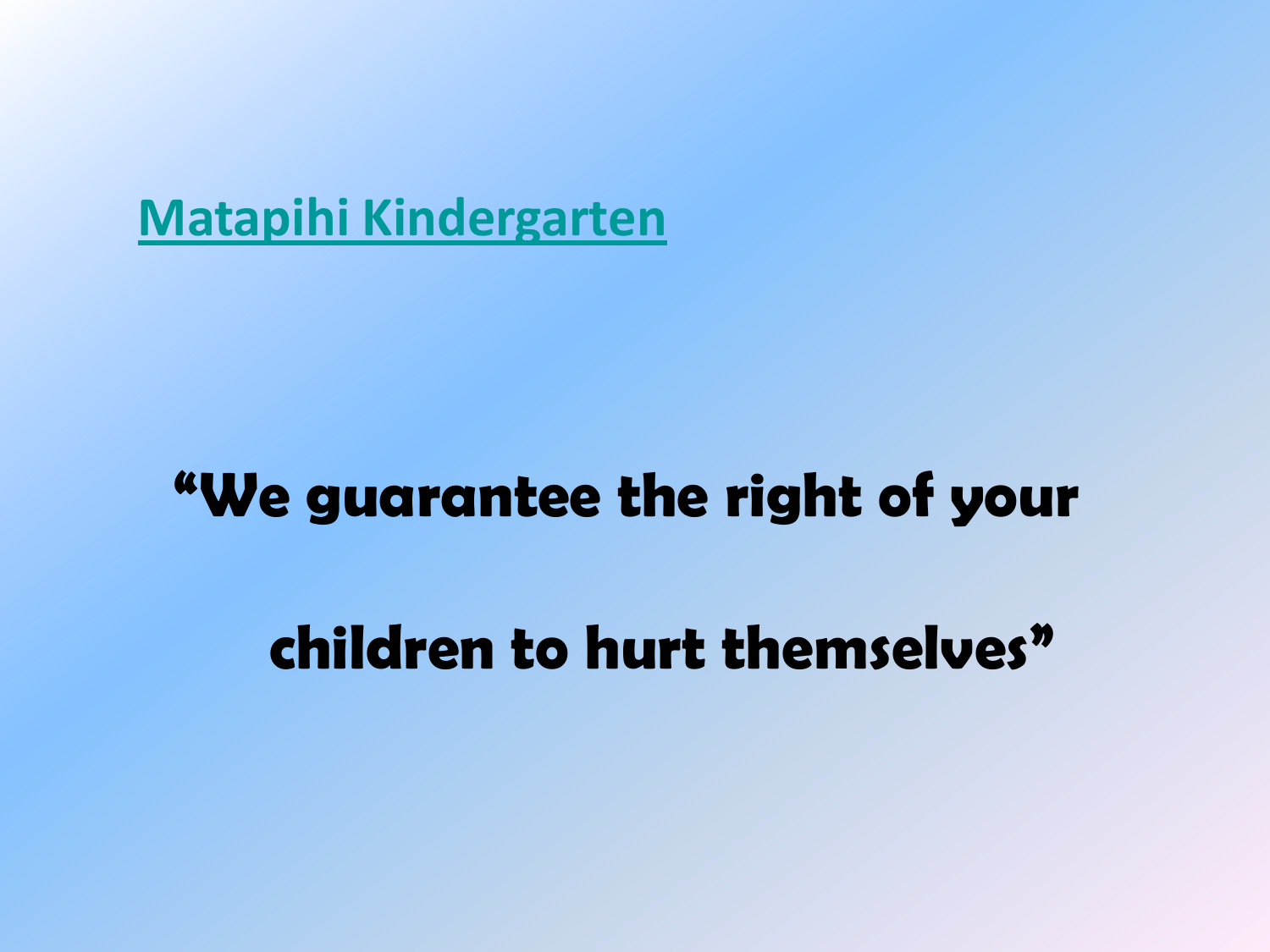# Over-protective Parenting

"What creates anxious children is parents hovering and protecting them from stressful experiences" (Jerome Kagan, Harvard University)

"Having overprotective parents is a risk factor for anxiety disorders because children do not have opportunities to master their innate shyness and become more comfortable in the world" (Michael Liebowitz, Columbia University)

"Those who allow their kids to find a way to deal with life's day-to-day stresses by themselves are helping them **develop resilience** and coping strategies" (Psychology Today, 12/11/04)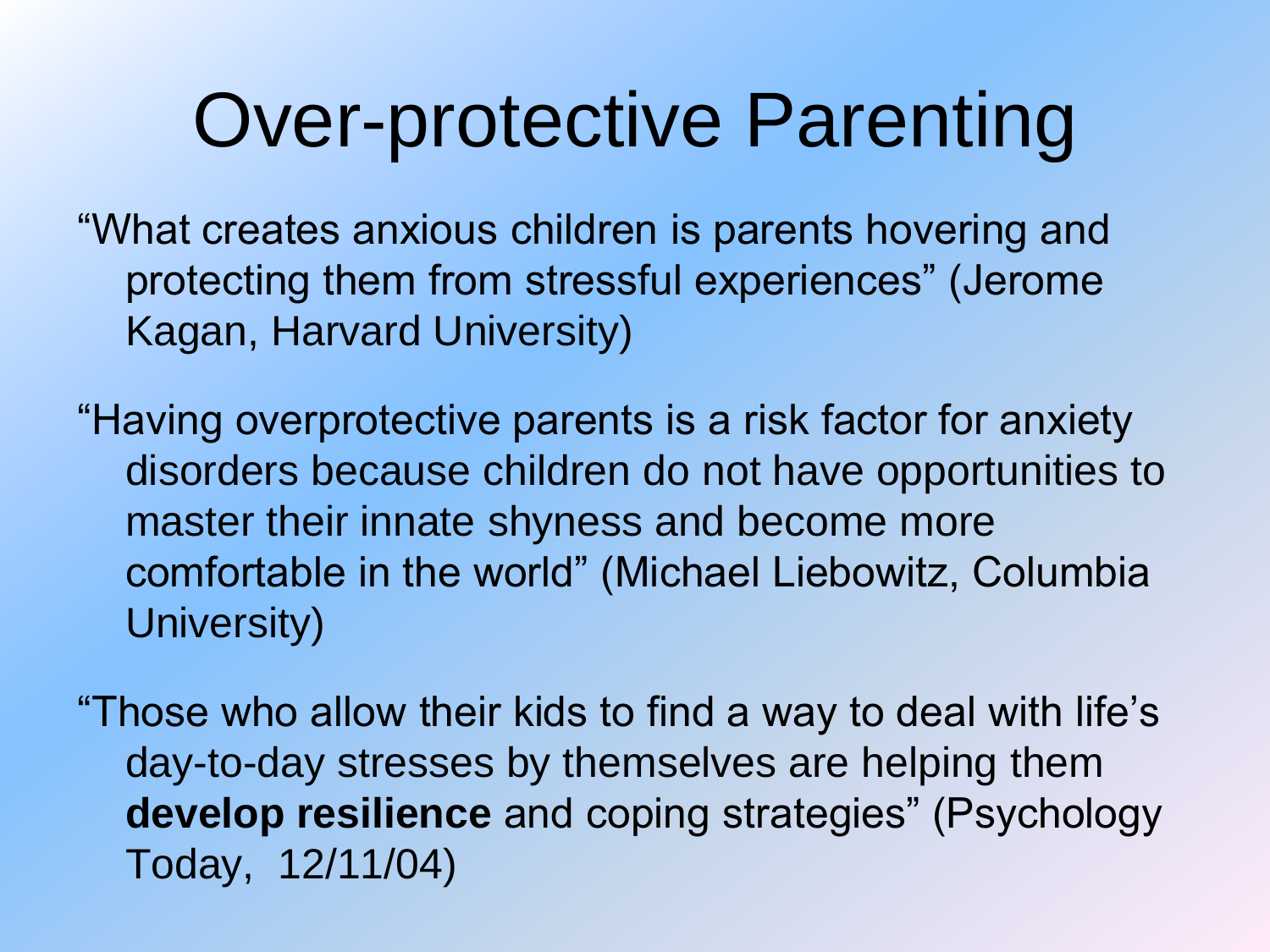

5) Teach them caution not fear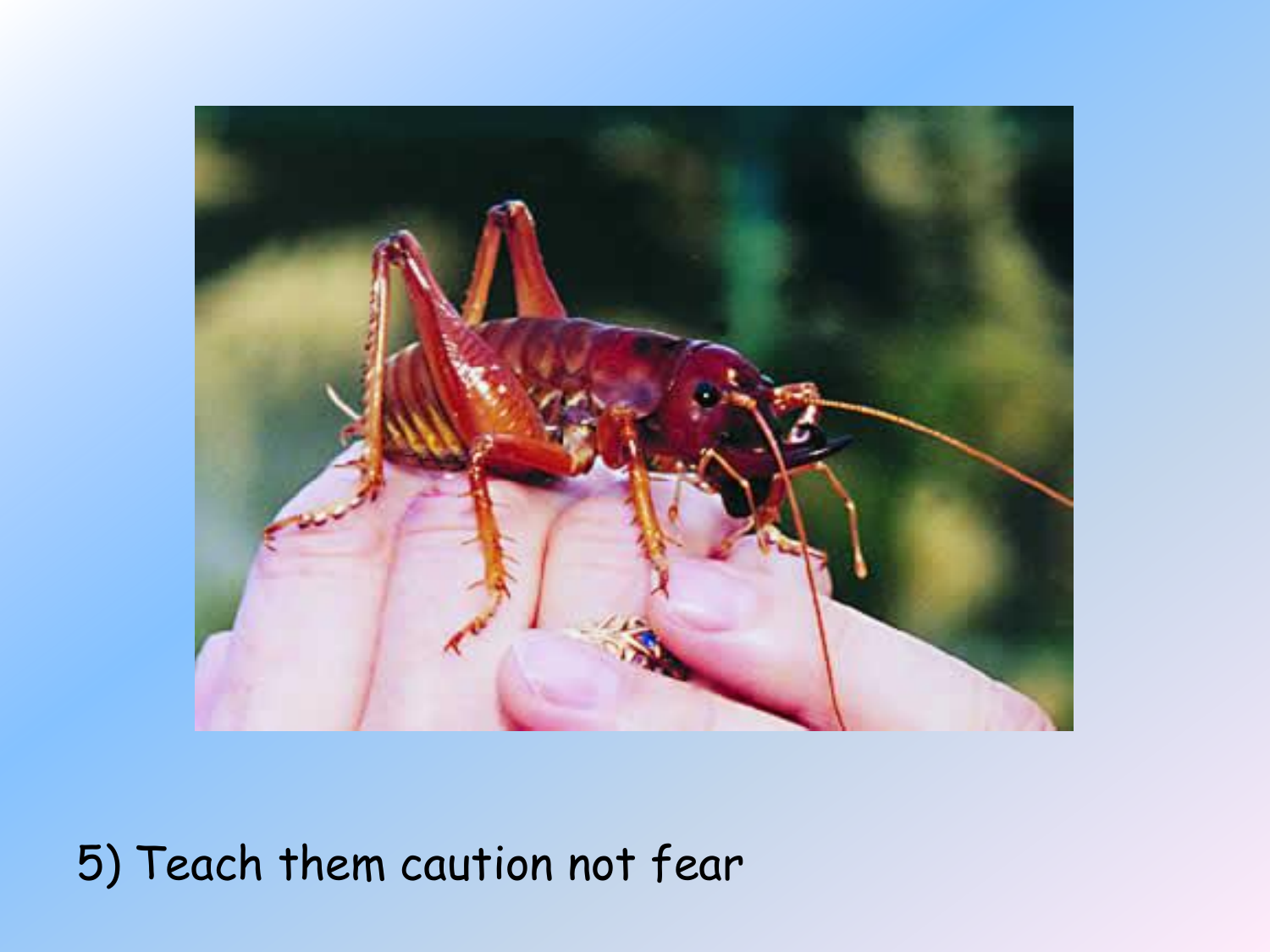#### 6) Help them take responsibility for their own actions

7) Help them learn to fight their own battles

8) Allow them to fail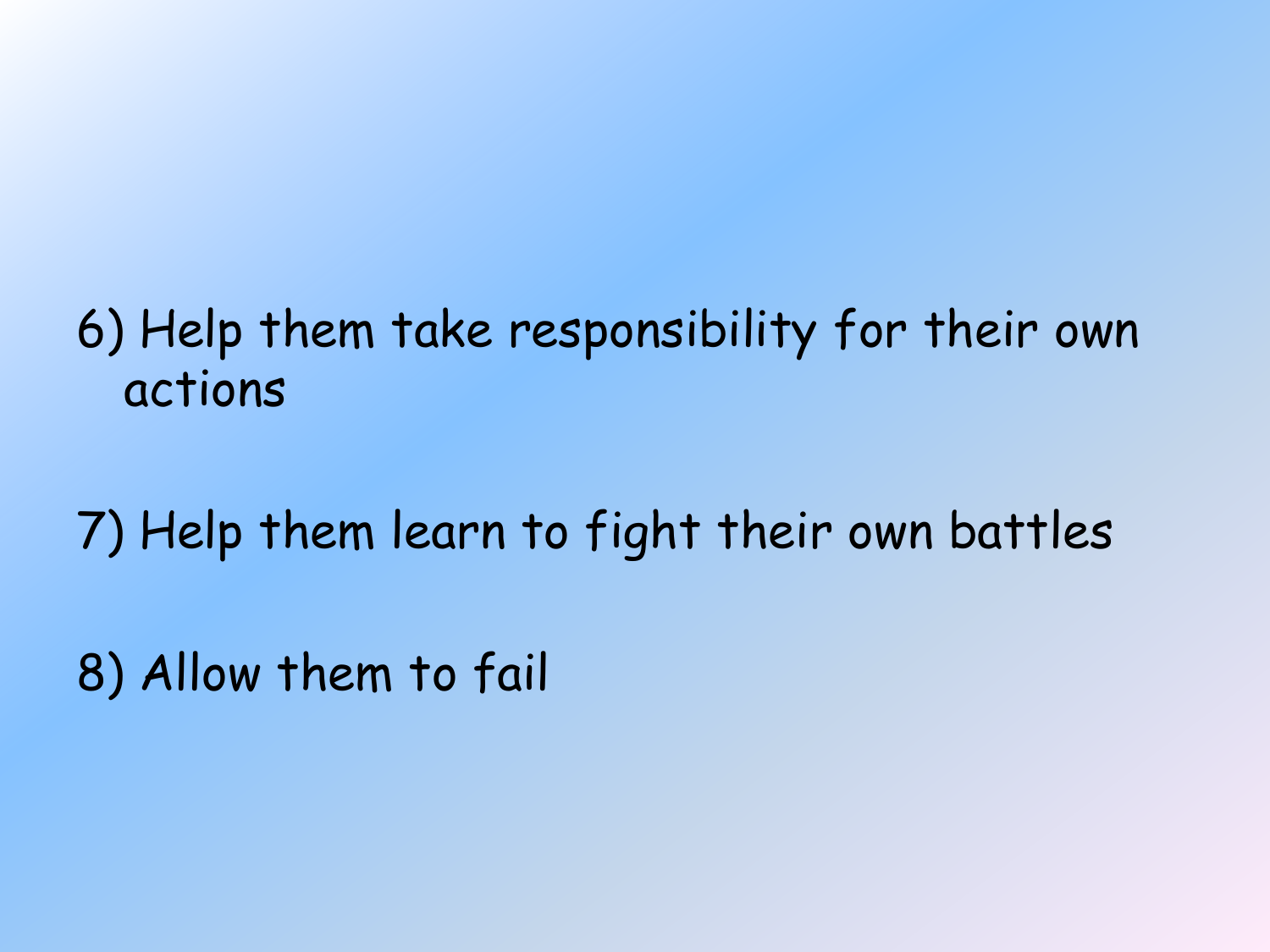# **Learning Rates**

- o The learning rate of children above 130 IQ is approximately 8 times faster than for children below 70 IQ
- o 'Gifted' students are significantly more likely to retain (science and maths) content accurately when taught 2-3 times faster than "normal" class pace
- o 'Gifted' students are significantly more likely to forget or mislearn (science and maths) content when they must drill and review it more than 2-3 times

**Dr Karen B Rogers (1999) Research Synthesis**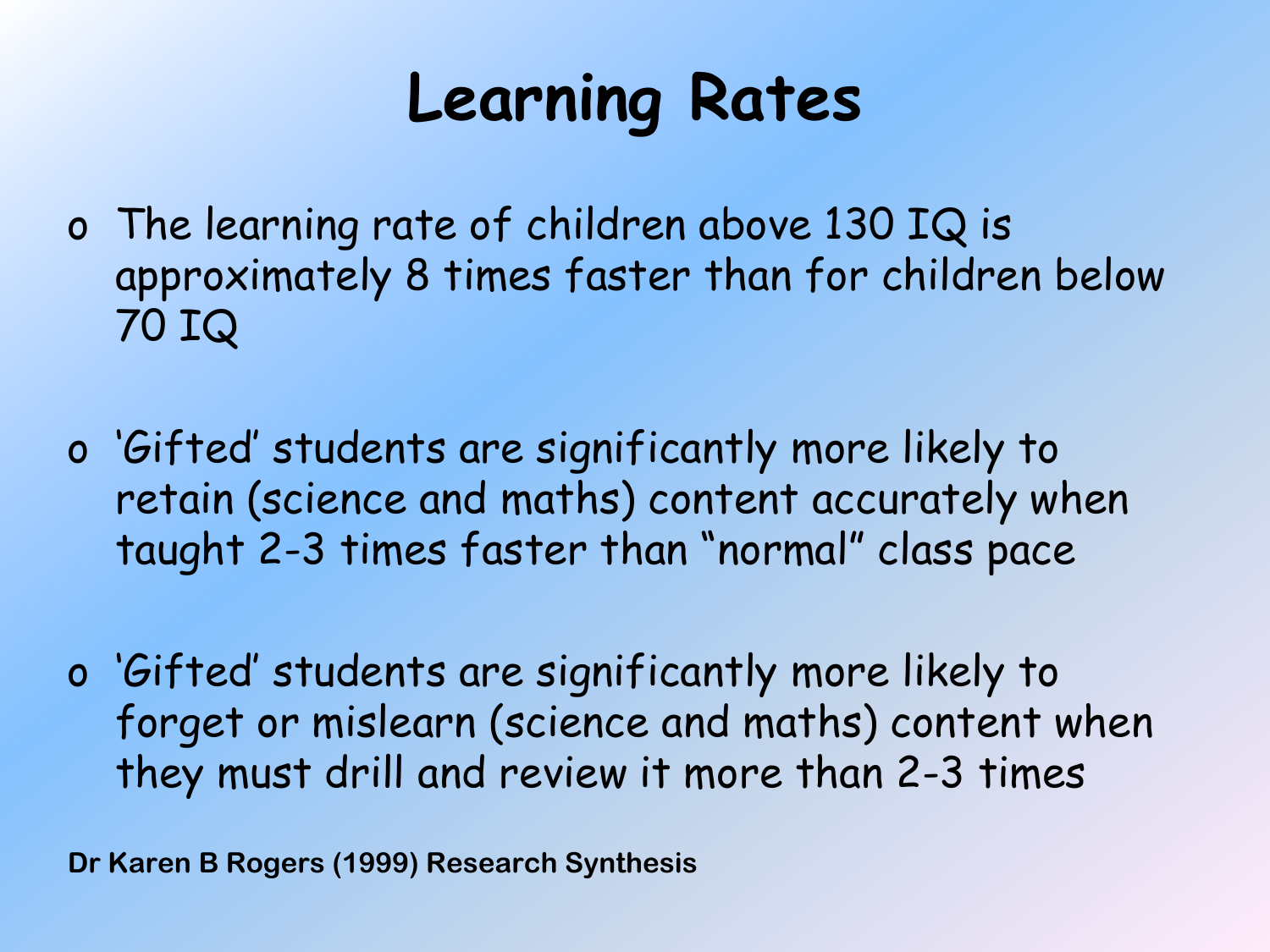# **Student Autonomy**

'Gifted' students demonstrate:

- o a preference for self-structured tasks and self imposed deadlines
- o a preference for working alone or with one like ability peer
- o a preference for self–instructional tasks
- o greatest preference for independent study projects that are reading/content acquisition based
- o greater interest in learning "something new and different" rather than doing "hands-on" things.

**Dr Karen B Rogers (1999) Research Synthesis**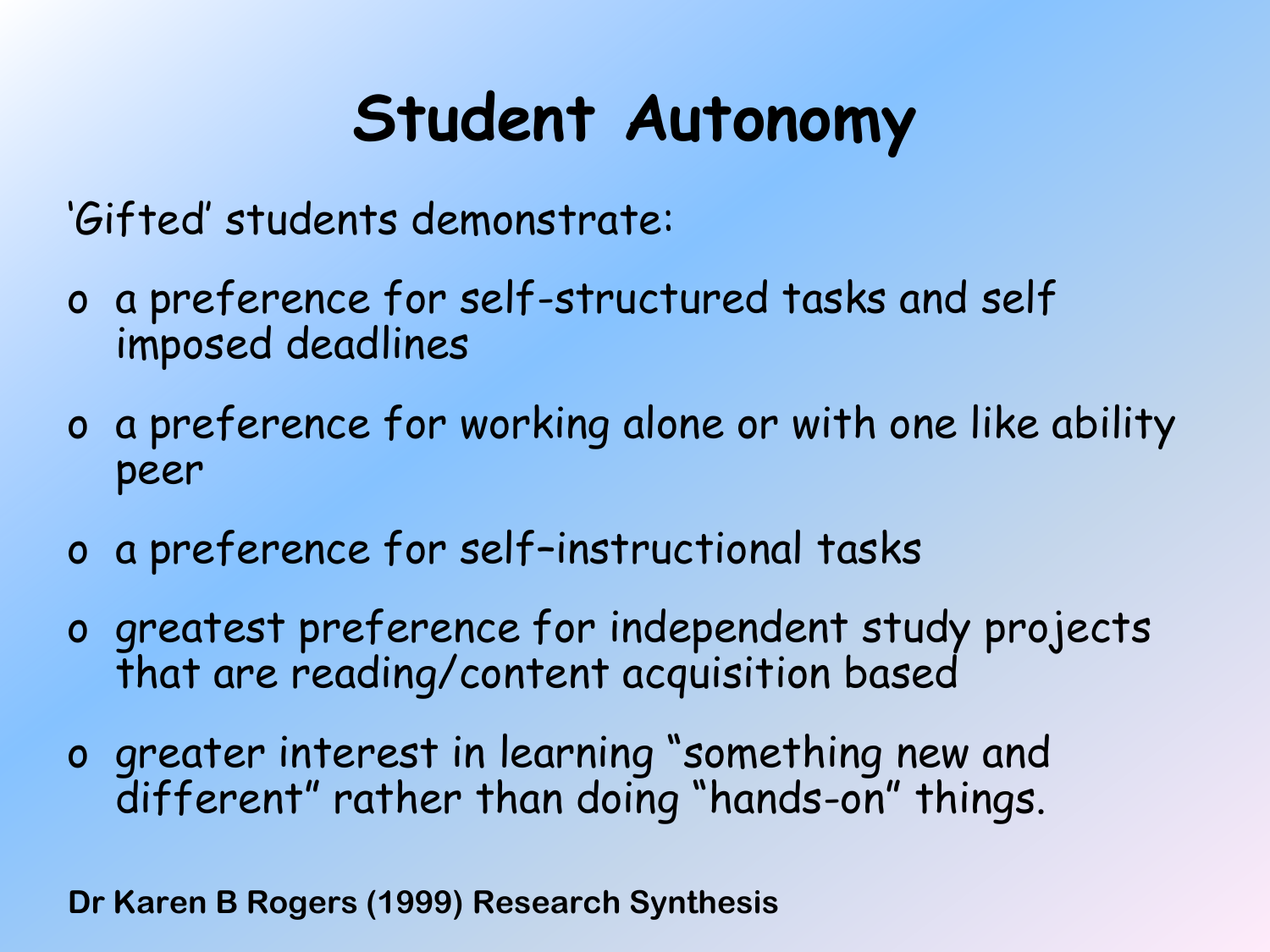#### **Some facts:**

- 6 billion cell phones in the world
- 85% of new phones are web enabled
- 2 billion broadband subscriptions
- 255 million websites
- 150 million blogs
- 8 trillion text messages sent in 2011
- 107 trillion emails 89% of which are spam
- Youtube 48 hours uploaded every minute
	- 3 billion videos viewed every day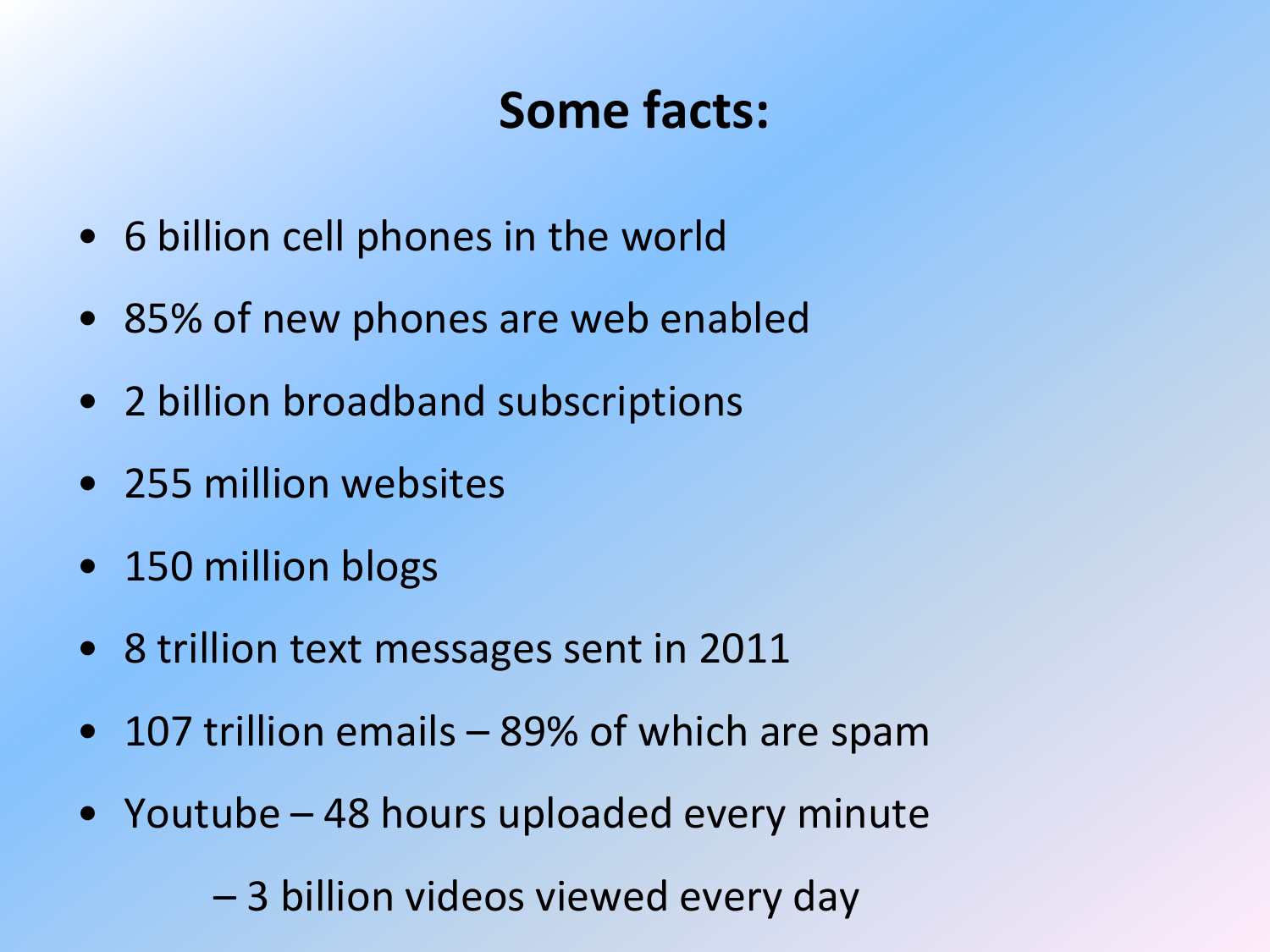#### **What if .....**

- every piece of subject matter was available to your students on the internet, and
- they all had access to internet linked tablets, and
- they all had access to high speed broadband all day....

What would school learning look like then?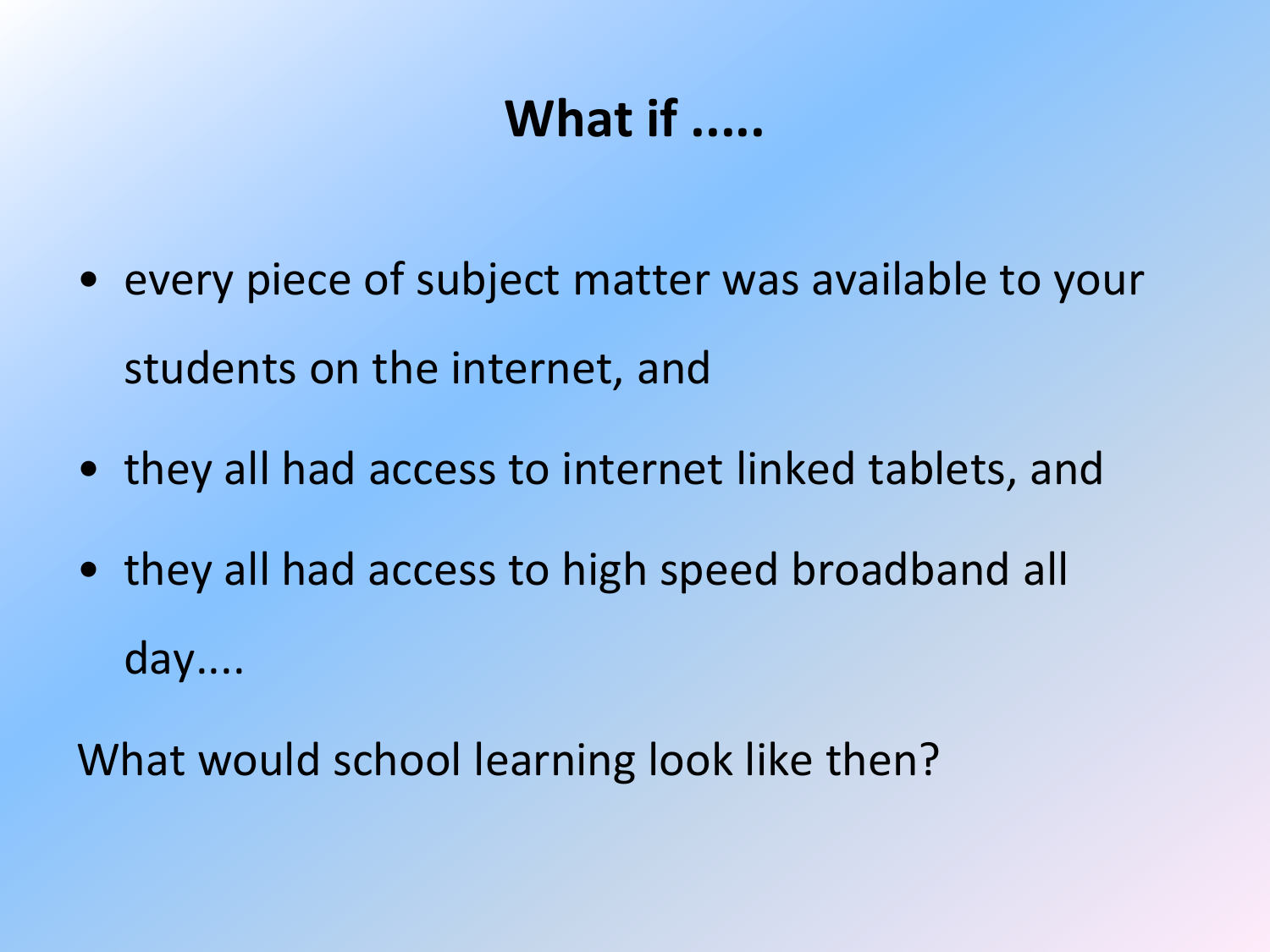#### **A revolution in teaching and learning is now possible due to:**

- A focus on the teaching of learning skills in NZ through the key competencies
- The proliferation of high quality school subject based websites
- The ubiquity of internet accessible devices
- The availability of high speed broadband
- The high level of comfort your children have with the digital world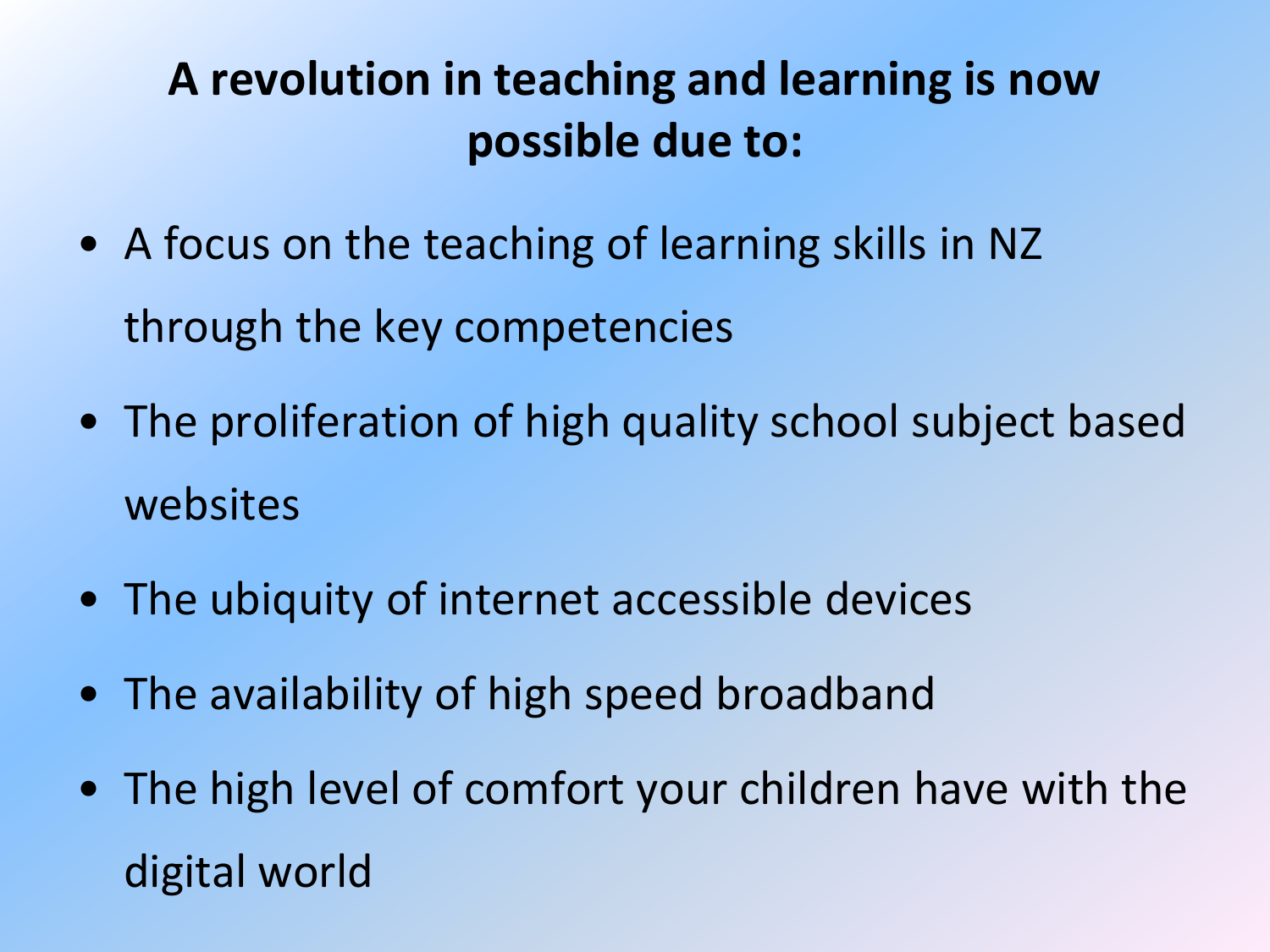#### **Great Websites for studying school subjects**

#### • **www.taolearn.com/students.php**

- my site with links to all the best free sites to help your children study, including:

- **[www.nobraintoosmall.co.nz](http://www.nobraintoosmall.co.nz/)** made in New Zealand especially for NCEA - revision notes, flash cards, test yourself activities, powerpoints and more for General Science , Biology Chemistry and Physics
- **[www.studyit.org.nz](http://www.studyit.org.nz/)** specifically for NZ NCEA

**- a**ll aspects of NCEA covered in all the key subjects - resources, standards, study guides for English, Science, Biology, Chemistry, Physics, Maths, Earth Science

• **[www.khanacademy.org](http://www.khanacademy.org/)**

- really clear clips explaining every part of most subjects

• **[http://www.brightstorm.com](http://www.brightstorm.com/)**

- great videos and much more in Maths, Science and English (American English anyway)

• **<http://getrevising.co.uk/resources>**

- all subjects at all levels, great new shared resources arriving from other students daily – contribute your own

• **<http://www.studyblue.com/notes/high-schools/>**

- make and share online flashcards, quizzes and notes, study on-line and on your phone, you need to join up first but its free

• **[www.johndclare.net](http://www.johndclare.net/)** and **[www.spartacus.schoolnet.co.uk](http://www.spartacus.schoolnet.co.uk/)**

- good sites for history, all countries, all ages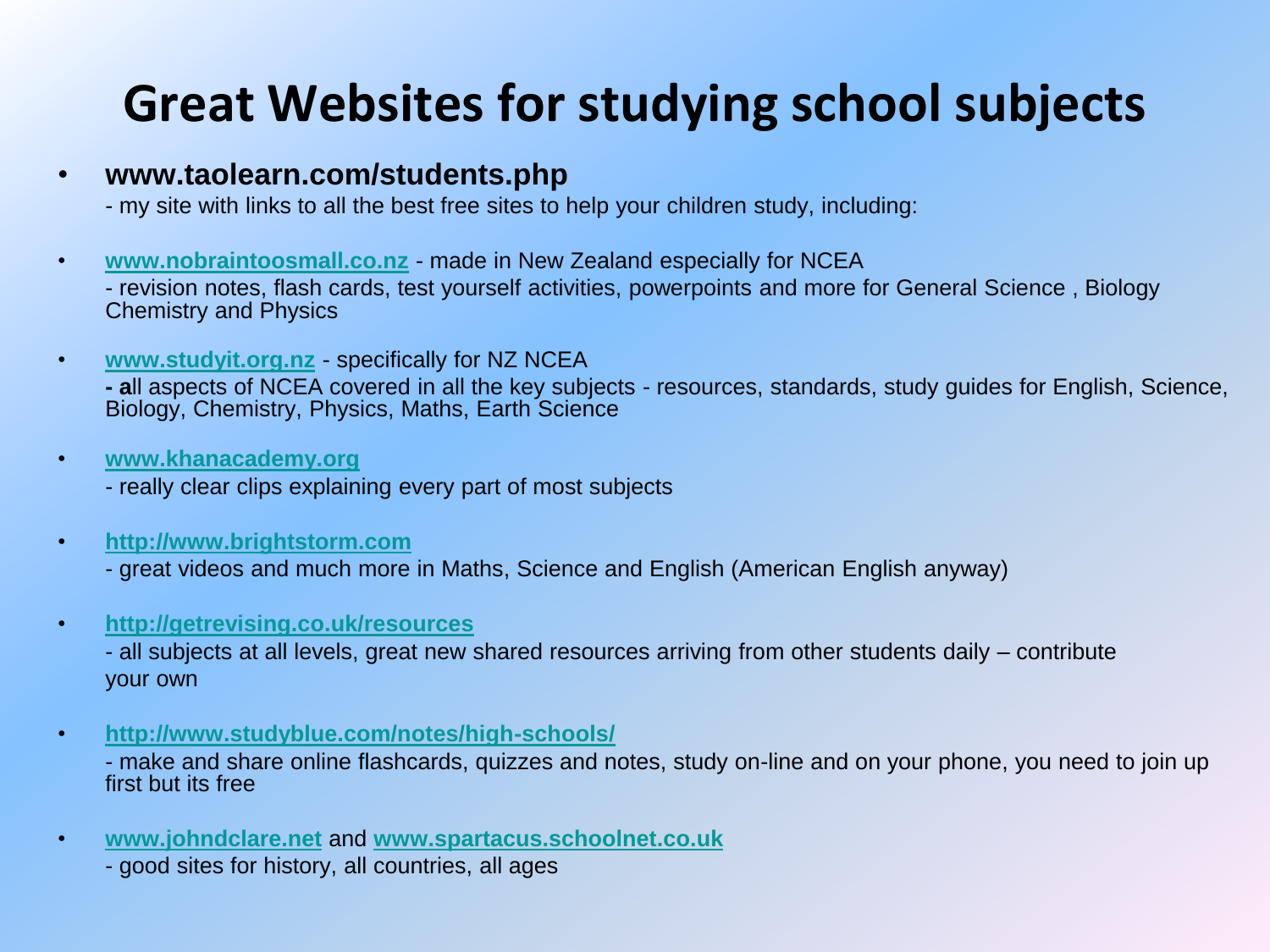#### **More great sites for you**

- **[www.s-cool.co.uk](http://www.s-cool.co.uk/)** and **[www.bbc.co.uk/schools/gcsebitesize/](http://www.bbc.co.uk/schools/gcsebitesize/)** - good resources for all subjects for Level 1 NCEA, GCSE and IGCSE
- **[www.mrbartonmaths.com/goodsites.htm](http://www.mrbartonmaths.com/goodsites.htm)**
	- a collection of free maths sites for Level 1 NCEA, GCSE and IGCSE
- **[http://www.rod.beavon.clara.net/chemistry\\_contents.htm#Physical](http://www.rod.beavon.clara.net/chemistry_contents.htm)** - great site for Chemistry at all levels
- **<http://www.languagesonline.org.uk/>**
	- many languages at every level
- **[www.swipestudy.com](http://www.swipestudy.com/)**
	- self-tests in most subjects sent to your phone!
- **[http://www2.actden.com/writ\\_den/tips/essay/index.htm](http://www2.actden.com/writ_den/tips/essay/index.htm)** and **[www.freeology.com](http://www.freeology.com/)** - information organizers to help you write all types of essays, reports
- **www.[quizlet.com](http://www.quizlet.com/)** and **[www.easynotecards.com/index](http://www.easynotecards.com/index)**
	- flash card makers for most subjects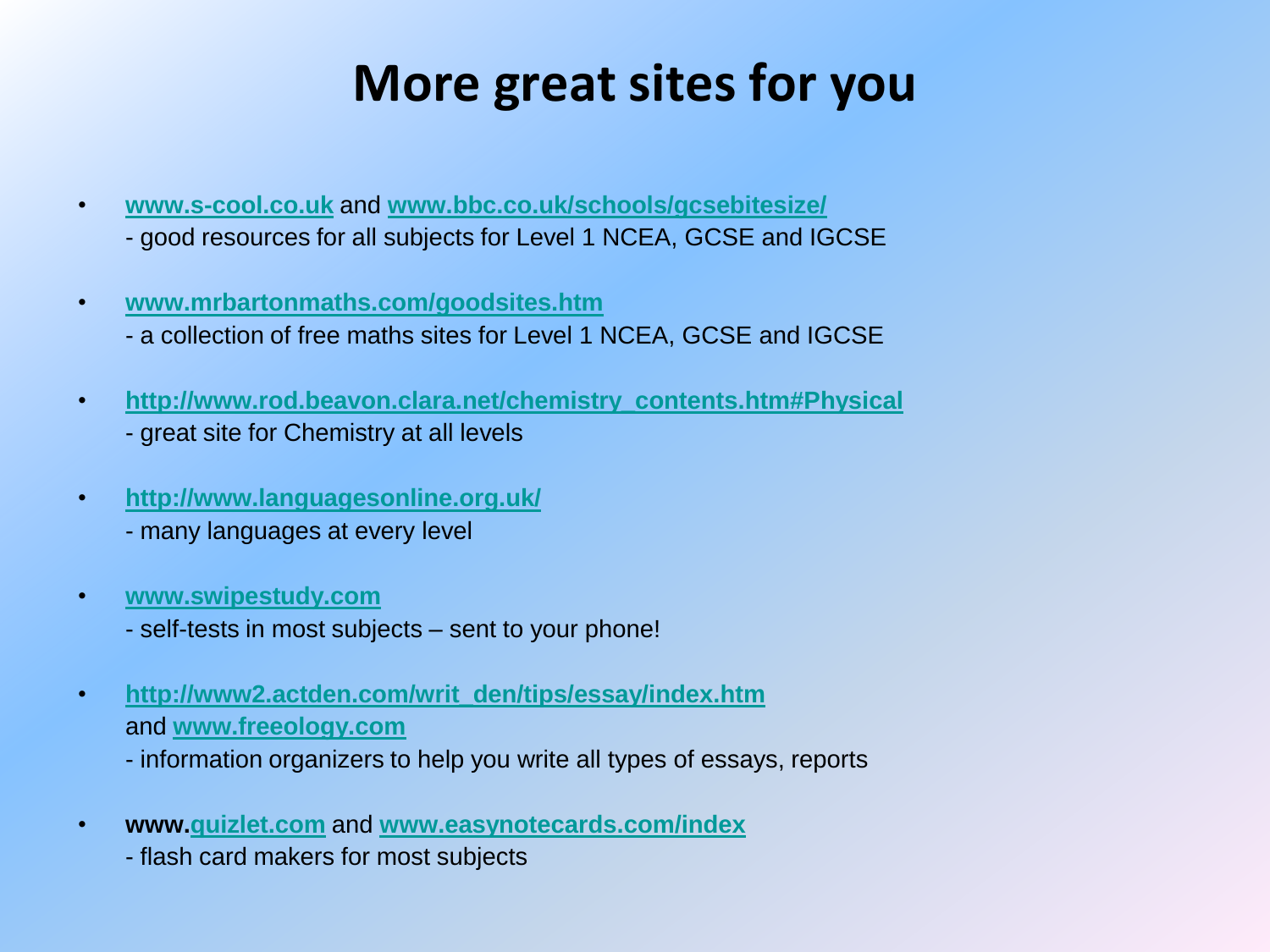### It is now possible for your children to learn all their school subjects:

- at their own pace
- in their own 'style'
- in their own time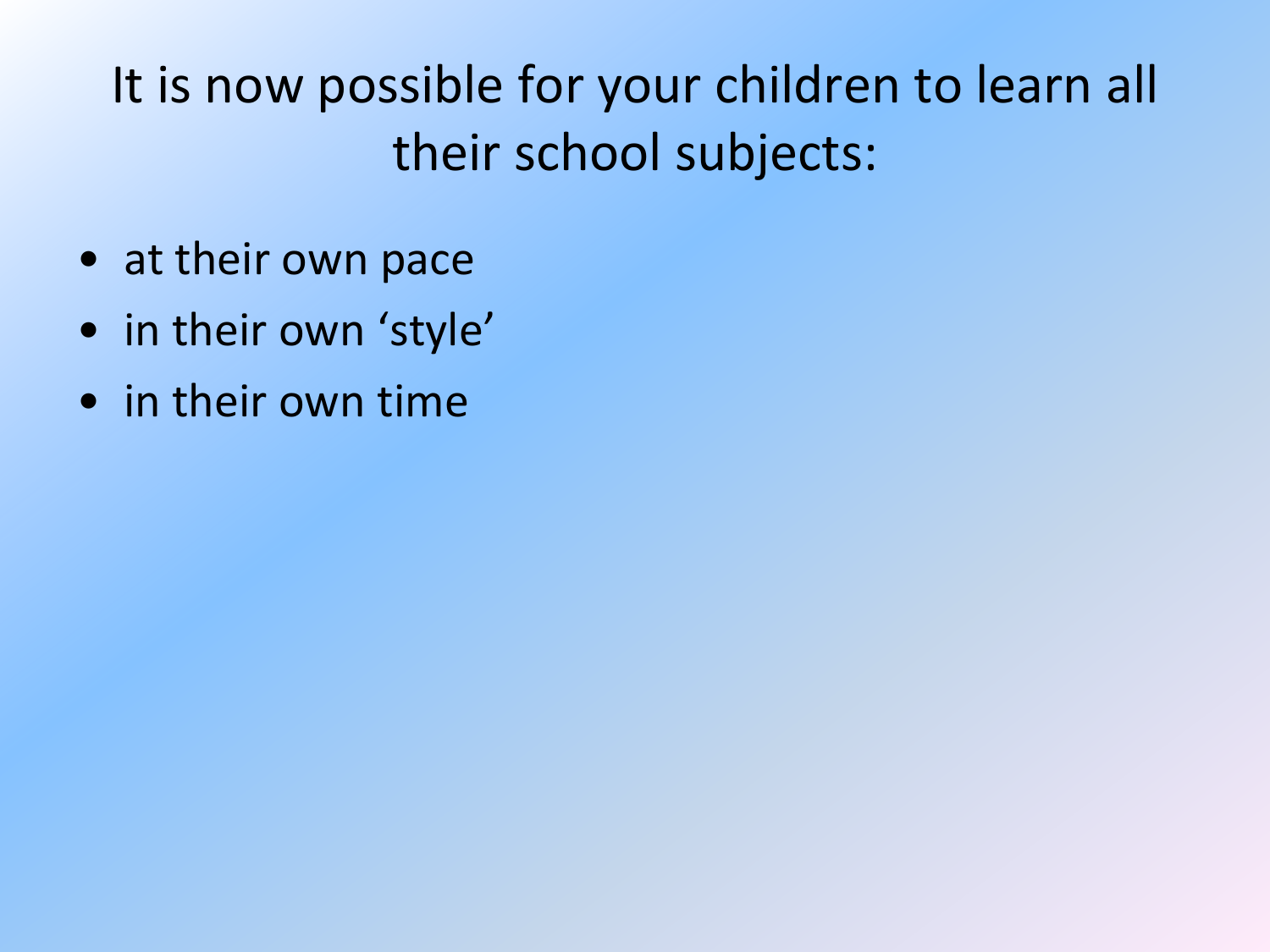#### **Resources for Parents**

- To connect with other parents like you and get good advice check out NZAGC Forum: **[www.giftedchildren.org.nz/forum/](http://www.giftedchildren.org.nz/forum/)**
- NZ Gifted Education Centre lots of information and links to other sites **[www.giftededucation.org.nz/index.html](http://www.giftededucation.org.nz/index.html)**
- NZ Min of Ed resources for teachers, schools, parents and children **<http://gifted.tki.org.nz/>**
- USA site great resources **[www.hoagiesgifted.org/](http://www.hoagiesgifted.org/)**
- American Mensa great resources for extending kids **[www.us.mensa.org/](http://www.us.mensa.org/)**
- Check out my webpage: **[www.taolearn.com](http://www.taolearn.com/)** for tips, ideas, articles, videos
- Blog for parents: **[www.lancegking.wordpress.com](http://www.lancegking.wordpress.com/)**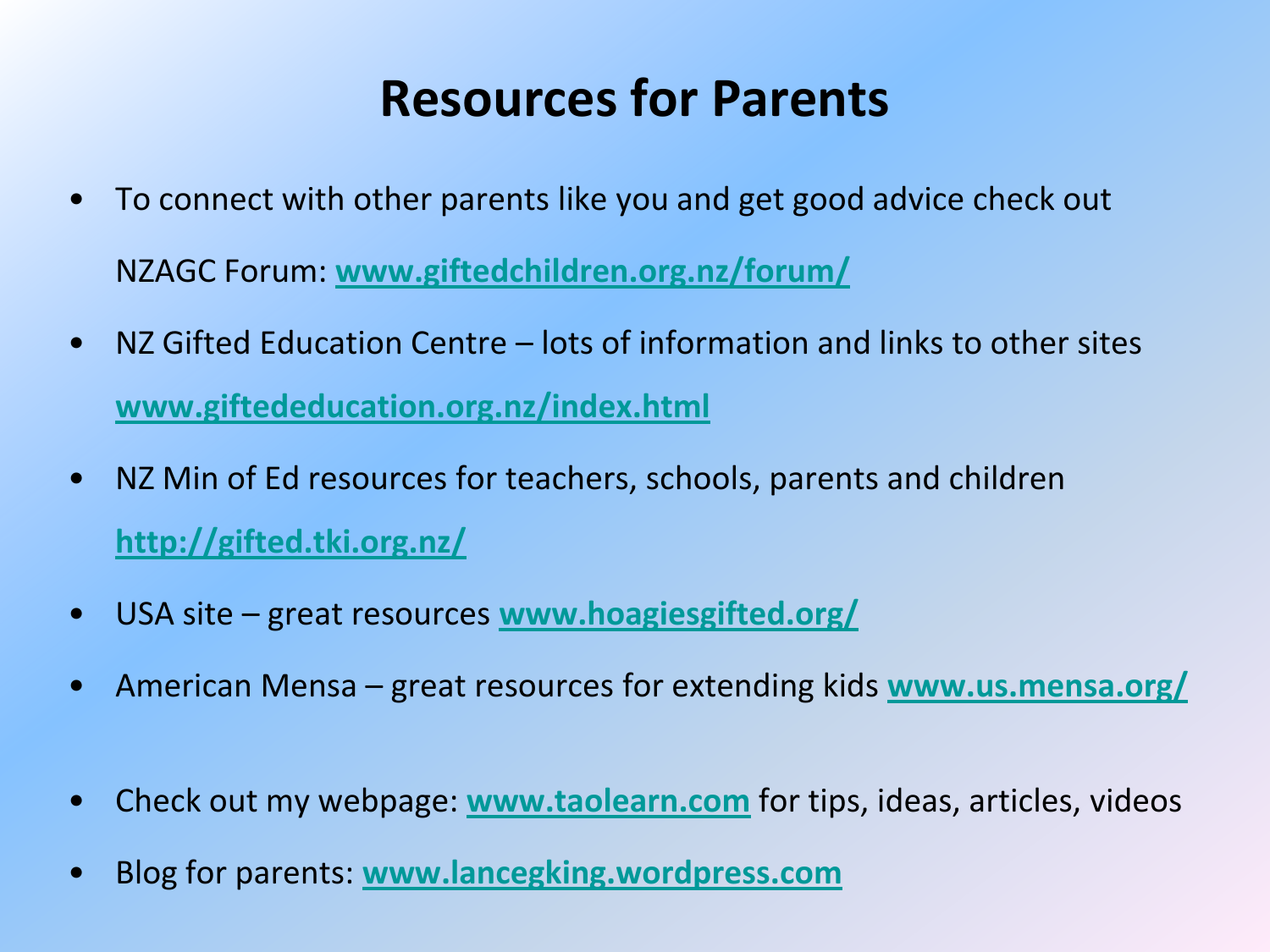#### On the net...

My web page - **www.taolearn.com**

- Tips for Parents through the year
- Tips for Students multi-sensory resources
- articles
- links
- videos
- blog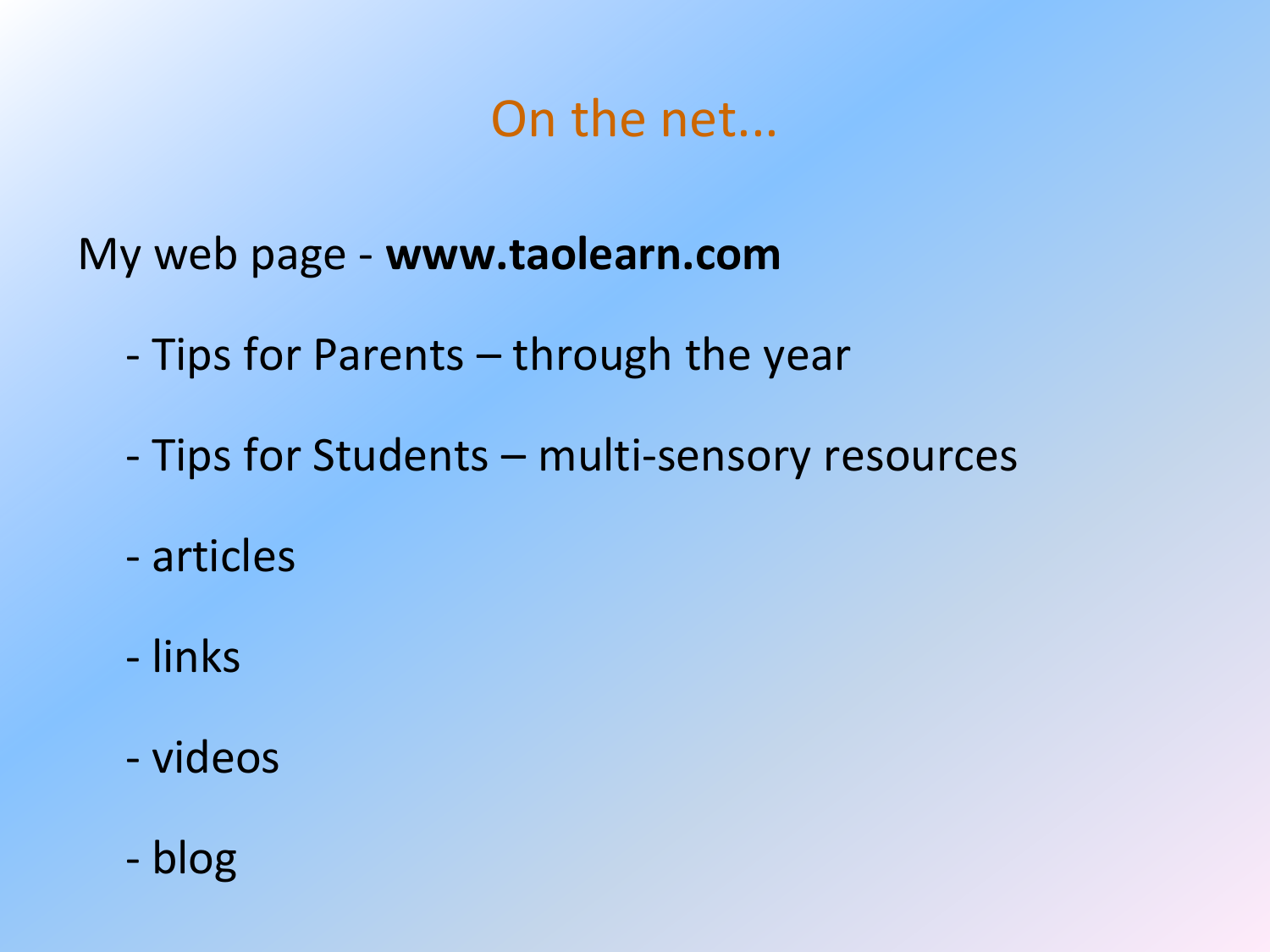## The book of the student course



All the learning skills needed to pass exams in **GCSE, IGCSE, NCEA and IB As taught in our Exam Confidence** Course to 150,000 students in six countries **Order from www.lulu.com** (Search for Lance G King - don't forget the "G")